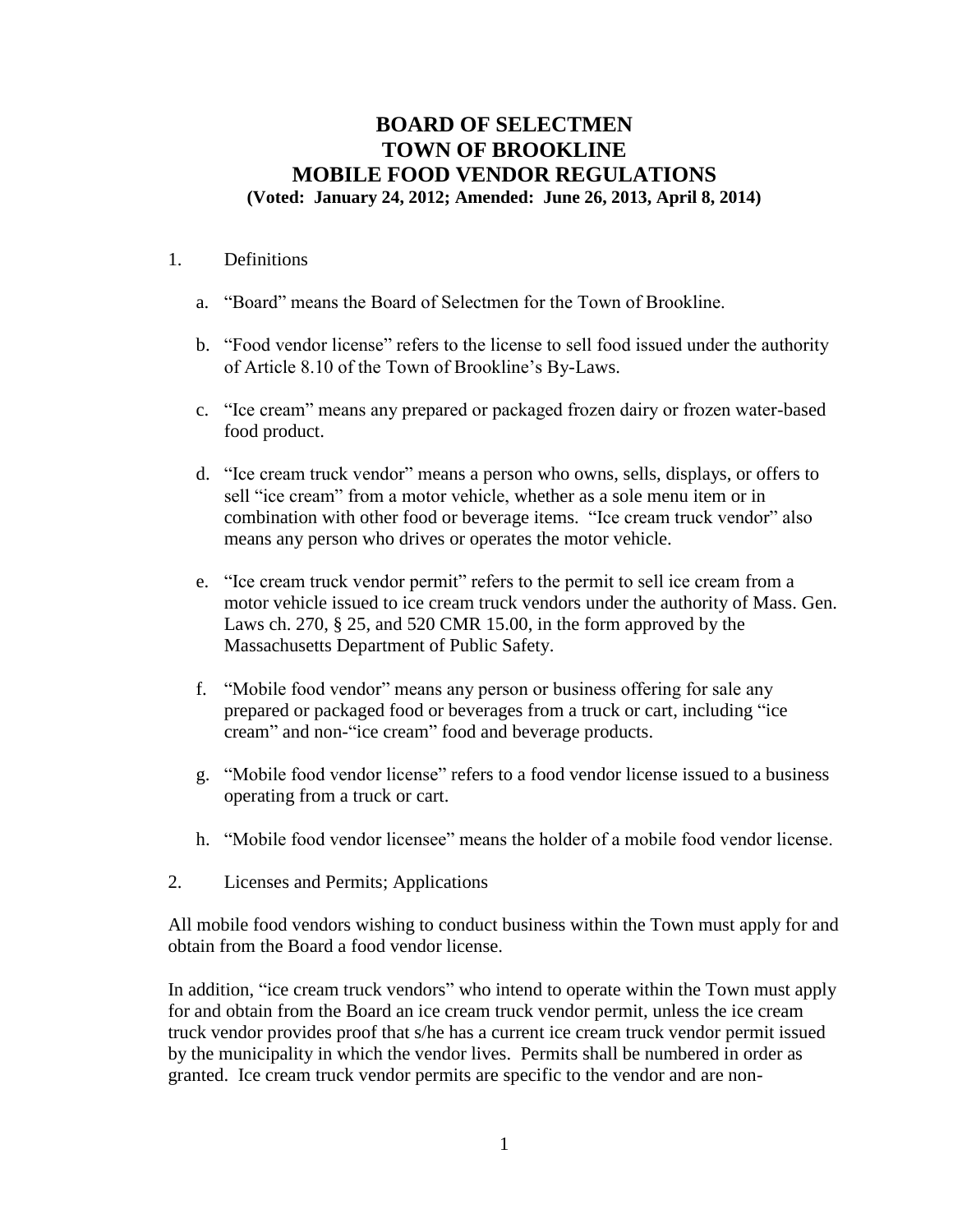transferable (including between persons driving or doing business from the same motor vehicle).

Mobile food vendors must also obtain any required permit(s) from the Brookline Health Department and a Hawker's and Peddler's License from the Commonwealth of Massachusetts, if applicable.

A food vendor license is not required with respect to the following mobile food vendors: a) vendors associated with the Brookline Farmer's Market (however, such vendors must register with the Brookline Health Department), and b) vendors selling food or beverages on a one-day basis or for special events (for which separate approval may be required), including charitable and non-profit fundraisers. However, such mobile food vendors selling ice cream must obtain an ice cream truck vending permit, as set forth above.

The Board shall determine the term of the license or permit, except that ice cream truck vendor permits shall expire on January  $1<sup>st</sup>$  and will expire annually thereafter.

License and permit-related fees shall be in an amount established by the Board pursuant to M.G.L. c. 40, s. 22F.

Mobile food vendors shall submit the following as part of their application for a mobile food vendor license:

- a. a description of the proposed operation, including:
	- i. a description of the business and a menu,
	- ii. proposed hours of operation and a detailed schedule of times and locations where the vendor will be stationary and serving food,
	- iii. in the case of vendors who will not conduct business at a set location, the proposed hours of operation and route,
	- iv. a plan for the control and elimination of litter that complies with Article 8.7 of the Town of Brookline By-Laws and the regulations of the Town of Brookline's Health Department,
	- v. a description of any cooking equipment including gas tank size, if applicable,
	- vi. a description of any cooking, refrigeration, seating, or other type of equipment, apparatus, or furniture the vendor wishes to place on areas outside of the truck or cart, and
	- vii. a description of the restroom facilities with flushable toilets and access to hand-washing facilities that will be available for the use of employees;
- b. proof that:
	- i. the truck or cart will be serviced by a mobile food commissary, or another method approved by the Brookline Health Department, and
	- ii. unless operating on private property, the existence of a general liability policy in effect during all days and times for which a mobile food license is sought, that names the Town as an additional insured and is in a form and for an amount approved by the Town;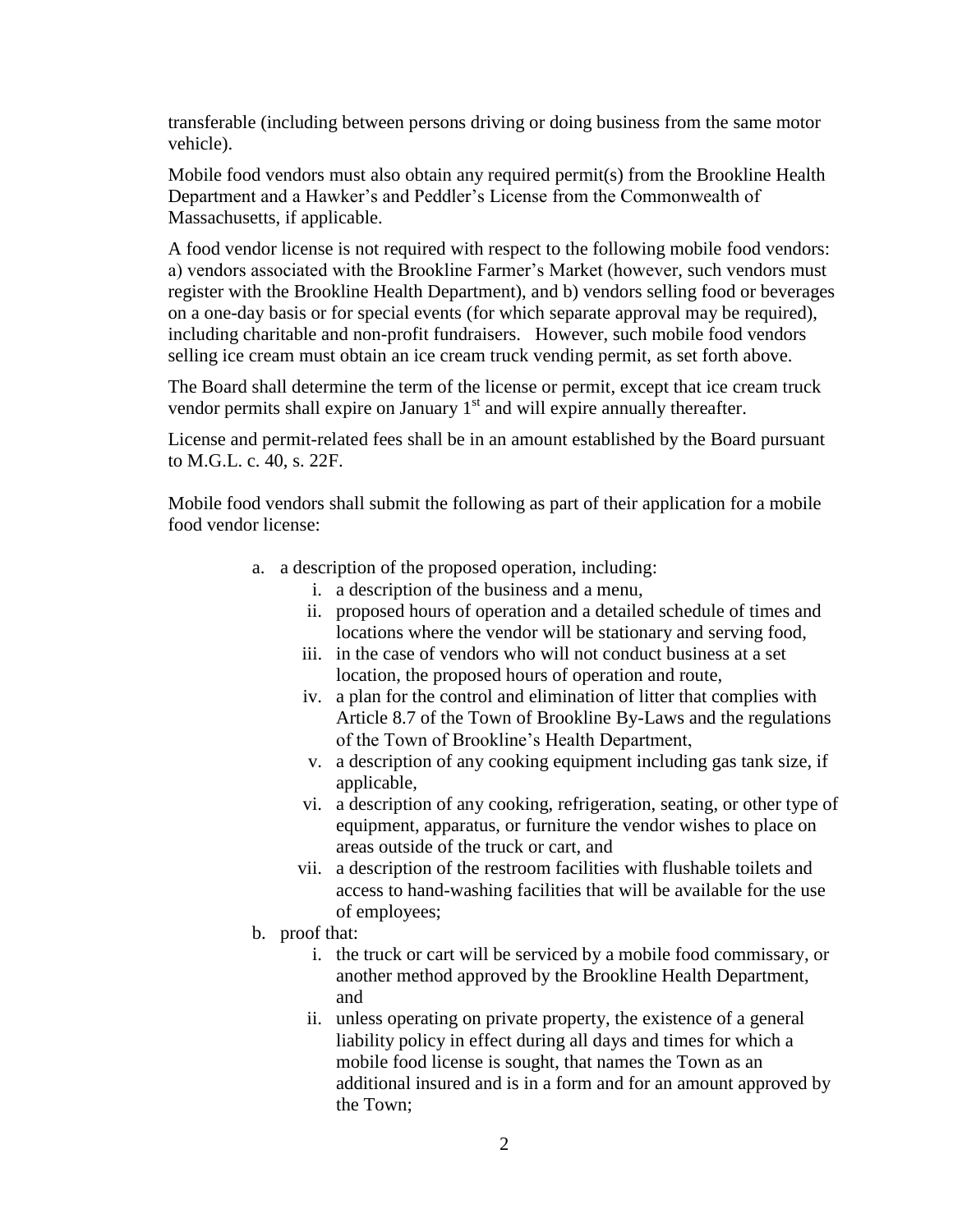- c. unless operating on private property, an agreement absolving the Town, its officials, officers, and employees from all liability in connection with the proposed use of Town property, agreeing to indemnify the Town for any damage to the Town's personal and real property resulting from the use, and agreeing to indemnify the Town for any expenses the Town incurs in restoring the Town property to its condition prior to the use (in excess of any routine cleaning and maintenance service the Town would ordinarily have performed irrespective of the use); and
- d. in the case of ice cream truck vendors, a completed Massachusetts Department of Public Safety-approved ice cream truck permit application form, a copy of the applicant's fingerprints, and (2) current  $1\frac{1}{2}$ " x 2" color photographs of the applicant.

Applicants are subject to a background check to determine eligibility. In the case of applicants for an ice cream truck vending permit, the background investigation shall include performing a state and national criminal history records check as authorized by M.G.L. c. 6, § 172B ½ and Art. 8.30 of the Town By-Laws. Prior to conducting any criminal background check, the Town shall verify the identity of the subject against at least one of the following forms of government-issued identification: **a)** a state-issued driver's license; **b)** a state-issued identification card with a photograph; **c)** a passport; or **d)** a military identification. All criminal background checks and the handling of the results shall be in conformity with applicable law, by-law, and Town policy, including but not limited to Art. 8.30 of the Town By-Laws and the Town's CORI Policy: Licensing.

In considering a mobile food vendor's application for a mobile food vendor license, the Board shall consider the public good and the general welfare and convenience of the community, and shall take into account factors such as the sort of operation proposed (including the proposed menu, days and hours of operation, and location), matters pertaining to cleanliness and proper sanitation, the qualifications of the applicant, whether the truck or cart is equipped with the necessary implements and facilities for cooking, preparing and furnishing the proposed menu to the public, any impact on the community with respect to matters such as noise, traffic, congestion, odors, sanitary and waste disposal facilities, parking, dust and fumes, the impact on the character of the neighborhood and the Town, and whether any articulable harm would follow from the granting of the license. Additionally, the Board shall consider whether a public benefit would flow from the proposed location and use, and the competitive or other impact on existing restaurants.

Prior to granting a mobile food vendor license, the Board shall seek advisory reports from the Police Department, Fire Department, Treasurer/Collector, Health Department, Building Department, Planning Department, and the Parks and Transportation Divisions, as appropriate, and shall hold a public hearing on the application.

In no event shall an ice cream truck vendor permit be issued to any person who is a sex offender as defined by M.G.L. c. 6, § 178C.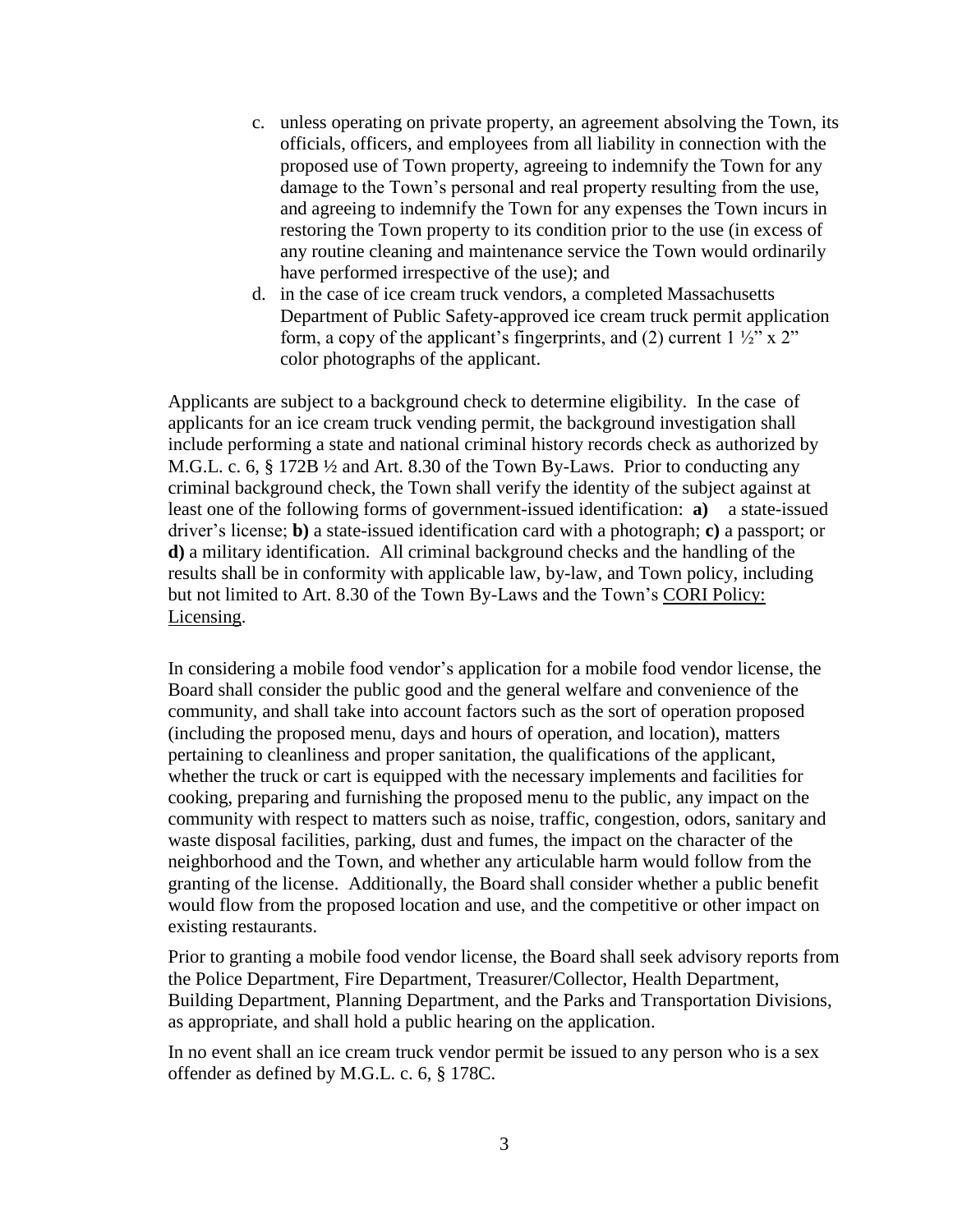No food vendor license or ice cream truck vendor permit shall be granted to operate within the public way within one thousand (1,000) feet of any Brookline elementary school between the hours of 8:00 a.m. and 3:00 p.m. or Brookline High School between the hours of 8:00 a.m. and 2:30 a.m. on days when the public schools are in session, or within one thousand (1,000) feet of the Brookline Municipal Swimming Pool between the hours of 8:00 a.m. and 2:30 p.m. on days when the public schools are in session. A mobile food vendor that meets the criteria set forth in the Town's mobile food vendor program may be licensed to operate at the High School in a designated location between the hours of 2:30 p.m. and 7:00 p.m. when the public schools are in session and between the hours of 1:00 p.m. and 7:00 p.m. on weekends subject to the approval of the Headmaster of Brookline High School, the Director of Public Health, the Director of Transportation and Engineering and the Director of Economic Development.

The Board's issuance of a mobile food vendor license does not grant to or entitle the licensee the exclusive use of any service route or location, in whole or in part, other than the time and place specified in the license or permit for the term of the license or permit.

In no event shall any mobile food vendor conduct business within the Town except as permitted by the food vendor license or ice cream truck vendor permit.

#### 3. Renewals

Applications for renewal of mobile food vendor licenses shall be accompanied by a description of any general change in the mobile food vendor's operations, such as a change in hours or menu.

Applications for renewal of ice cream truck vendor permits shall be made on a Massachusetts Department of Public Safety-approved ice cream truck vendor renewal application form and be accompanied by a copy of the applicant's fingerprints and two (2) current photographs of the applicant, as detailed in Section 2 above with respect to new applications. The Town shall ensure that the applicant for an ice cream truck vendor permit is linked to the original ice cream truck vendor permit number.

The Board reserves the right to add, remove, and reapportion available locations among mobile food vendors upon renewal of a license.

4. Compliance with Applicable Laws, Regulations, and By-Laws/ Requests for Information and Inspections

All mobile food vendor licensees must comply with all applicable federal, state, and local laws, regulations, and by-laws, any conditions on a Town license or permit, and any applicable Town policies, procedures, standards and guidelines. All mobile food vendor licenses are issued subject to the licensee's compliance with this Section and these regulations. Licensees shall supply to the Board or its agent such information as the Board or its agent may require for purposes of the proper enforcement of these regulations. The Board or its agent, including the Police and other inspectional departments, may at any time inspect the premises to which the license applies to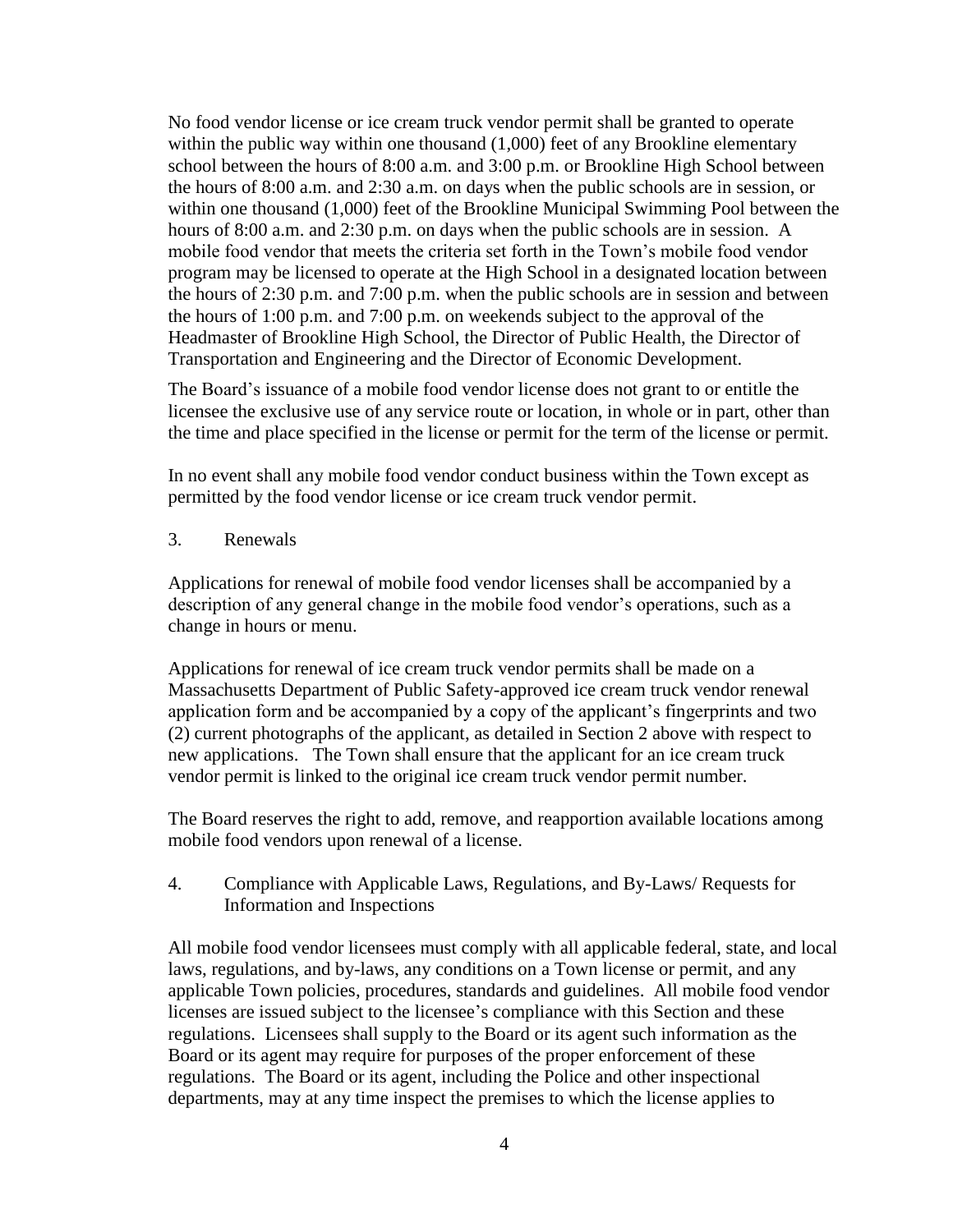determine whether the licensee is in compliance with this Section.

## 5. Taxes and Charges

All taxes and charges owed to the Town must be paid on a current basis. The Town may place a lien on the property of any person who has an outstanding balance due to the town from any fee, charge, or tax, which balance is at least six months due.

## 6. Use of Town Property

All mobile food vendors wishing to sell food from public property (including any public street, sidewalk, or park) must obtain permission to do so from the Town board, commission, agency, or department having jurisdiction over the public property.

#### 7. Transfers

No mobile food vendor licensee may transfer a mobile food vendor license except upon application to and approval by the Board of the transfer.

No mobile food vendor licenses shall sell, lend, lease or in any manner transfer a license for value. Notwithstanding the foregoing sentence, a mobile food vendor licensee may, with approval by the Board, transfer a license as part of the sale of a majority of the stock in a corporation holding such license, as part of the sale of a majority of the membership interests of a limited liability company holding such license, or as part of the sale of a business or substantially all of its assets; provided that there shall be no allocated or actual value for the transfer of the license. Any such transfer shall be subject to the terms and conditions of the original license, unless otherwise stipulated by the Board.

## 8. Inactivity

No mobile food vendor licensee shall cease operations during the period covered by the license without notifying the Board in writing and obtaining its permission.

## 9. Rules of Operation

a. Licensees shall not cause unnecessary operation of the engine of a motor vehicle while the vehicle is stopped for a foreseeable period of time in excess of five minutes. This section shall not apply to vehicles engaged in an operation for which the engine power is necessary for an associate power need other than movement and substitute alternate power means cannot be made available provided that such operation does not cause or contribute to a condition of air pollution.

b. Licensees must conspicuously display their license on the windshield of the truck or on the cart from which food is sold.

No licensee may provide or allow any dining area, including but not limited to tables, chairs, booths, bar stools, benches, and standup counters, unless a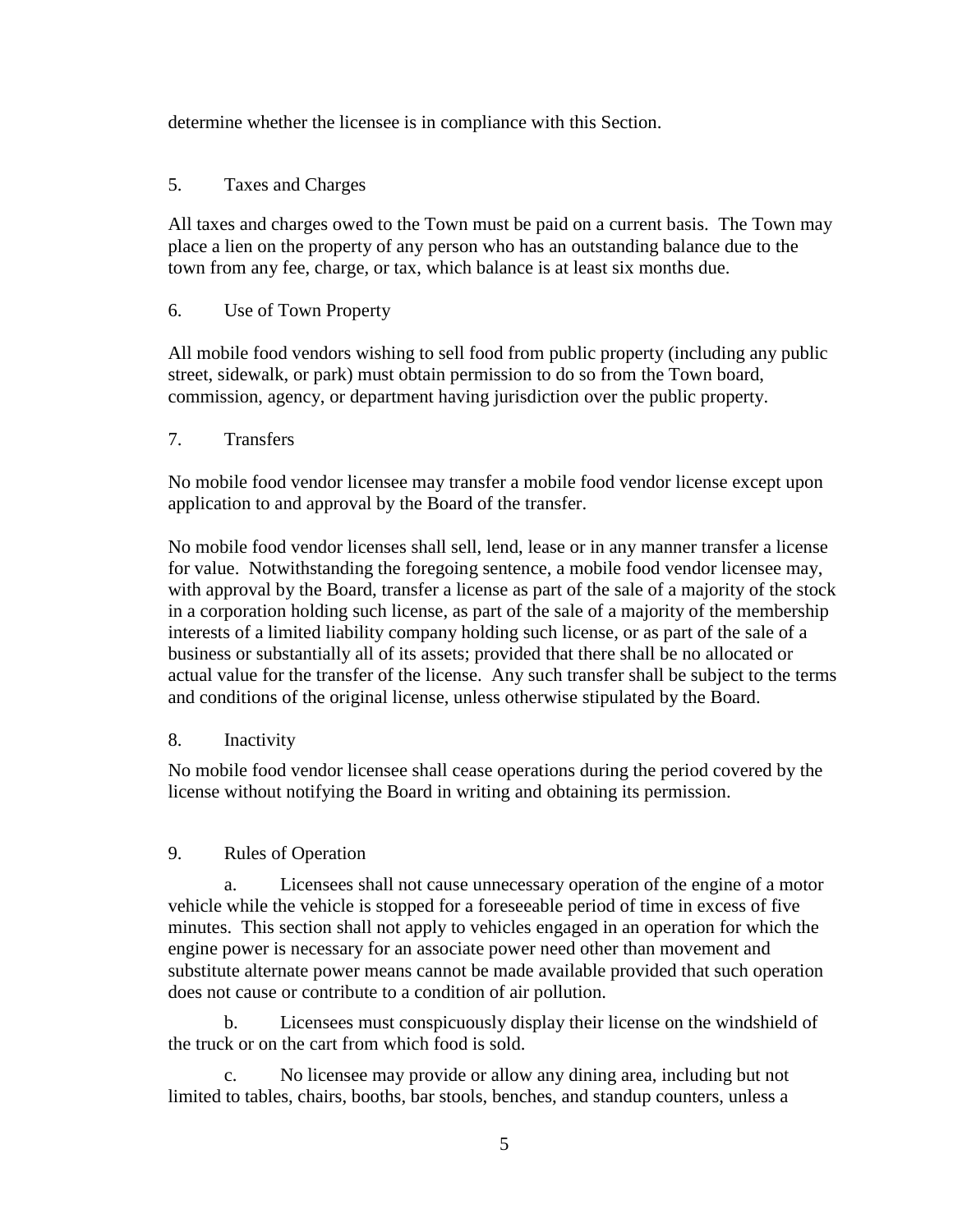proposal for such seating arrangements is submitted to the Board and the Board approves it. In the event that a mobile food vendor proposes to use Town property for seating, it must obtain all necessary approvals pursuant to Section 5 above. In addition, prior to granting permission to provide a dining area, the Board shall seek the advisory reports of the Planning Department, the Building Department, the Police Department, and the Department of Public Works.

d. No licensee may place any cooking, refrigeration, or other type of equipment or apparatus in areas outside of the truck or cart unless a proposal to do is submitted to the Board and the Board approves it.

e. Customers shall be provided with single service articles, such as plastic forks and paper plates.

f. Licensees shall offer a waste container for public use that the operator shall empty at his own expense. Licensees shall operate in a clean and sanitary manner and control waste and litter in a manner that complies with Article 8.8 of the Town of Brookline By-Laws and the regulations of the Brookline Health Department.

g. Licensees must service their truck or cart in a manner approved by the Brookline Health Department with respect to food, water and supplies for all cleaning and servicing operations (including the emptying and cleaning of waste containers). Licensees operating for more than four hours at a time must keep an accurate log indicating that the truck or cart is serviced in the manner approved by the Brookline Health Department.

h. No licensee shall make or cause to be made any unreasonable or excessive noise. Licensees shall otherwise comply with the Town's Noise By-Law, Article 8.15 of the Town of Brookline's By-Laws.

i. Hawkers and peddlers selling ice cream from trucks must equip such trucks with a flashing amber dome light and front and rear warning lights, which the vendor shall flash alternately and which shall be kept flashing when such vehicle is stopped for the purpose of selling ice cream.

j. No truck or cart shall be stationed on the street overnight, or left unattended and unsecured at any time food is kept in it.

k. Temporary power needed for vehicles (gas-powered or other powered devices) must be approved by the Building, Fire and Health Departments.

l. All operators of a motor vehicle from which a licensee offers food or beverages for sale within the Town shall have a valid driver's license to drive such vehicle.

10. Modifications / Suspensions / Revocations / Non-Renewals / Fines